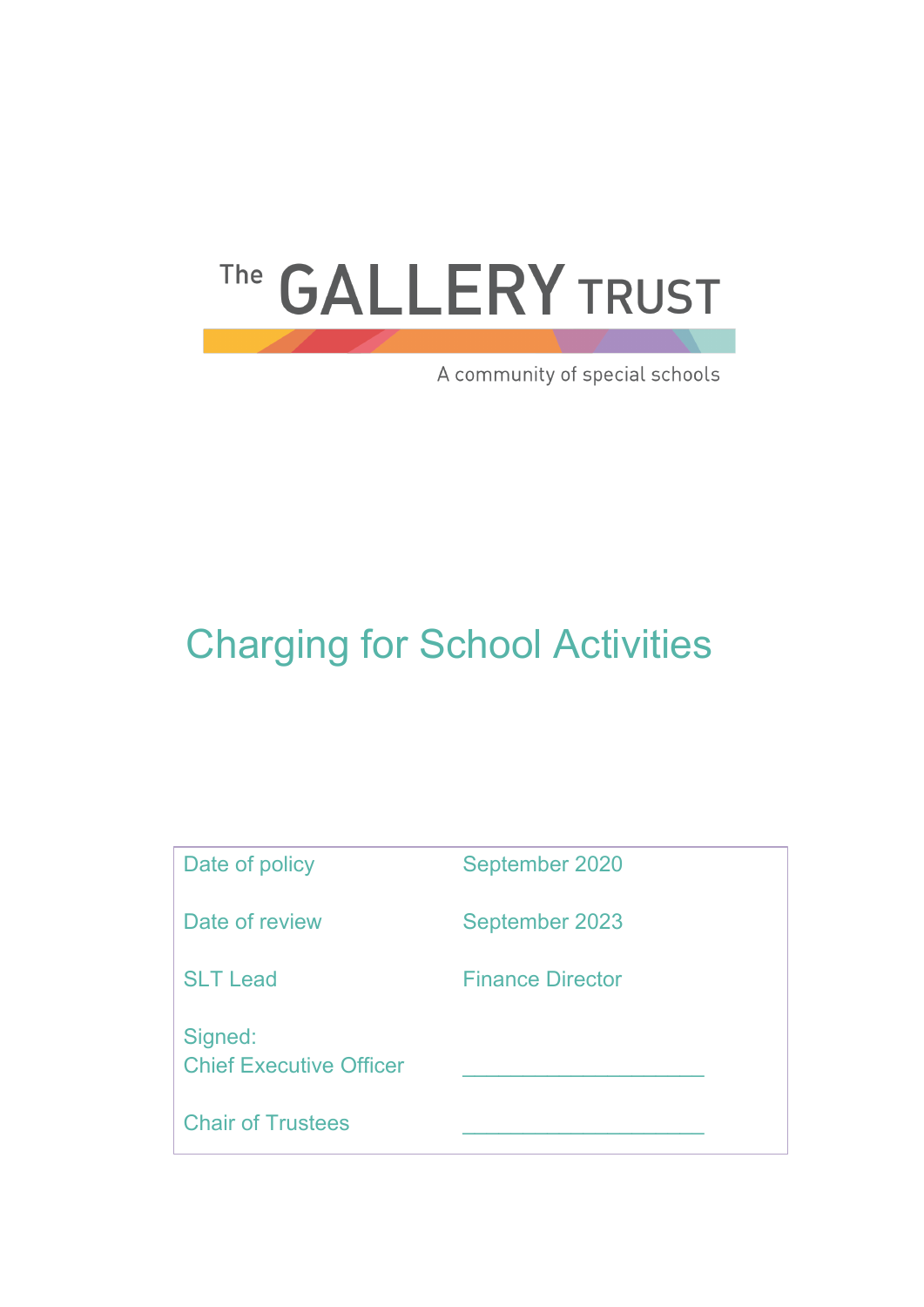#### **Policy on charging for and remissions for school activities**

The Gallery Trust believes that all pupils should have an equal opportunity to benefit from school activities and visits (curricular and extra curricular) independent of their parents' financial means. This charging and remissions policy describes how we will do our best to ensure a good range of visits and activities is offered and, at the same time, try to minimise the financial barriers which may prevent some pupils taking full advantage of the opportunities.

The 1996 Education Act requires all schools to have a policy on charging and remissions for school activities, which will be kept under regular review.

#### **1. The policy identifies activities for which:**

- **charges will not be made**
- **charges will be made**
- **charges may be waived**

#### **2. Voluntary contributions**

Separately from the matter of charging, schools may always seek voluntary contributions in order to offer a wide variety of experiences to pupils. All requests for voluntary contributions will emphasise their voluntary nature and the fact that pupils of parents who do not make such contributions will be treated no differently from those who have.

#### *The Law says:*

If the activity cannot be funded without voluntary contributions the parents will be notified of this from the outset.

No child will be excluded from an activity because parents are unable to pay.

If insufficient contributions are raised, the trip or activity may have to be cancelled.

If a parent is unwilling or unable to pay their child will be given an equal chance to go on the visit.

## **3. No charges will be made for**

- 1. Education provided during school hours (including the supply of any materials, books, instruments or other equipment);
- 2. Education provided outside school hours if it is part of the curriculum, or part of a syllabus for a prescribed public examination that the pupil is being prepared for at the school, or part of the school's basic curriculum for religious education;
- 3. Tuition for pupils learning to play musical instruments (or singing) if the tuition is required as part of the curriculum, or part of a syllabus for a prescribed public examination that the pupil is being prepared for at the school;
- 4. Entry for a prescribed public examination, if the pupil has been prepared for it at the school\*;
- 5. Examination re-sit(s)\* if the pupil is being prepared for the re-sit(s) at the school;
- 6. Education provided on any trip that takes place during school hours;
- 7. Education provided on any trip that takes place outside school hours
	- a. if it is part of the curriculum, or
	- b. part of a syllabus for a prescribed public examination that the pupil is being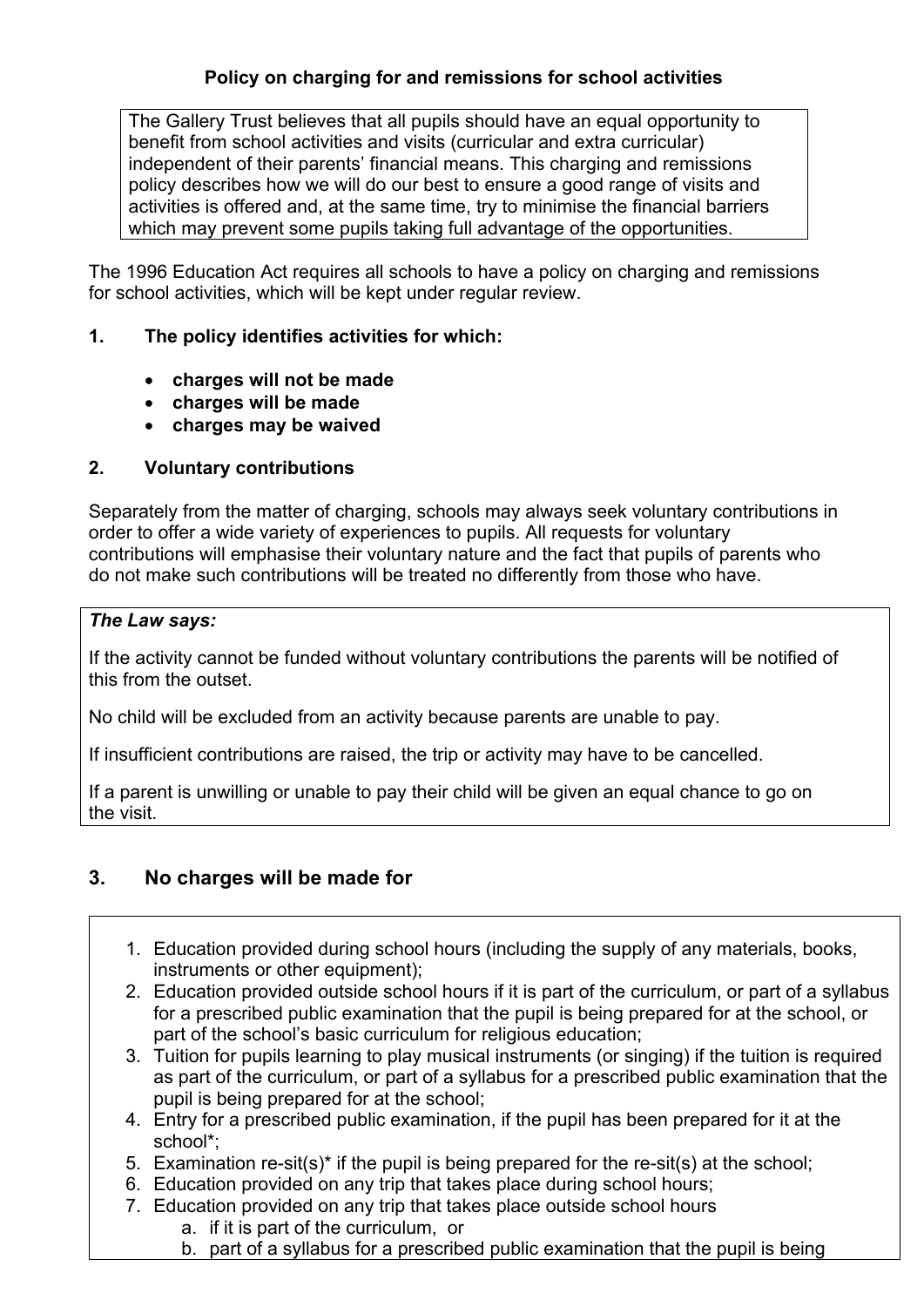prepared for at the school, or

- c. part of the school's basic curriculum for religious education;
- 8. Supply teachers to cover for those teachers who are absent from school accompanying pupils on a residential trip;
- 9. Transport provided in connection with an educational trip.

**\*** If a pupil fails, without good reason, to meet any examination requirement for a syllabus a charge will be made.

#### **4. Activities for which charges may be made**

#### **a) Activities outside school hours**

Non-residential activities (other than those listed in 3 above) which take place outside school hours but only if the majority of the time spent on that activity takes place outside school hours (time spent on travel counts in this calculation if the travel itself occurs during school hours).

#### **b) Residential activities**

Board and lodging costs (but only those costs) of residential trips deemed to take place during school time, However pupils whose parents are in receipt of certain benefits (see remissions policy below) may not be charged for board and lodging costs. Residential trips deemed to take place outside school time (other than for those activities listed in 3 above).

#### **c) Music tuition**

Music tuition for individuals or groups of up to 4 pupils

## **Is a residential trip in or out of school time?**

If the number of school sessions on a residential trip is equal to or greater than 50% of the number of half days spent on the trip it is deemed to have taken place during school hours (even if some activities take place late in the evening). Whatever the starting and finishing times of the school day, regulations require that the school day is divided into 2 sessions. A "half day" means any period of 12 hours ending with noon or midnight on any day.

#### **It is the policy of The Gallery Trust that charges will (or may) be made as indicated below. Parental agreement will be obtained before a charge is made.**

Activities which can be charged for (with the exception of board and lodging for residential trips) are regarded as 'optional extras'. Charges will not exceed the actual cost (per pupil) of provision

| Activity or thing which will or may<br>be charged for                                                                                       | <b>Notes</b>                                                                                                                           | <b>Remitted or help</b><br>available |
|---------------------------------------------------------------------------------------------------------------------------------------------|----------------------------------------------------------------------------------------------------------------------------------------|--------------------------------------|
| Charges will/may be made for any<br>materials, books, instruments, or<br>equipment, where a parent wishes<br>their child to bring them home | E.g.: - clay model $-$ a<br>charge to cover the cost of<br>the clay -Xmas cake $-$ a<br>charge to cover the cost of<br>the ingredients | No                                   |